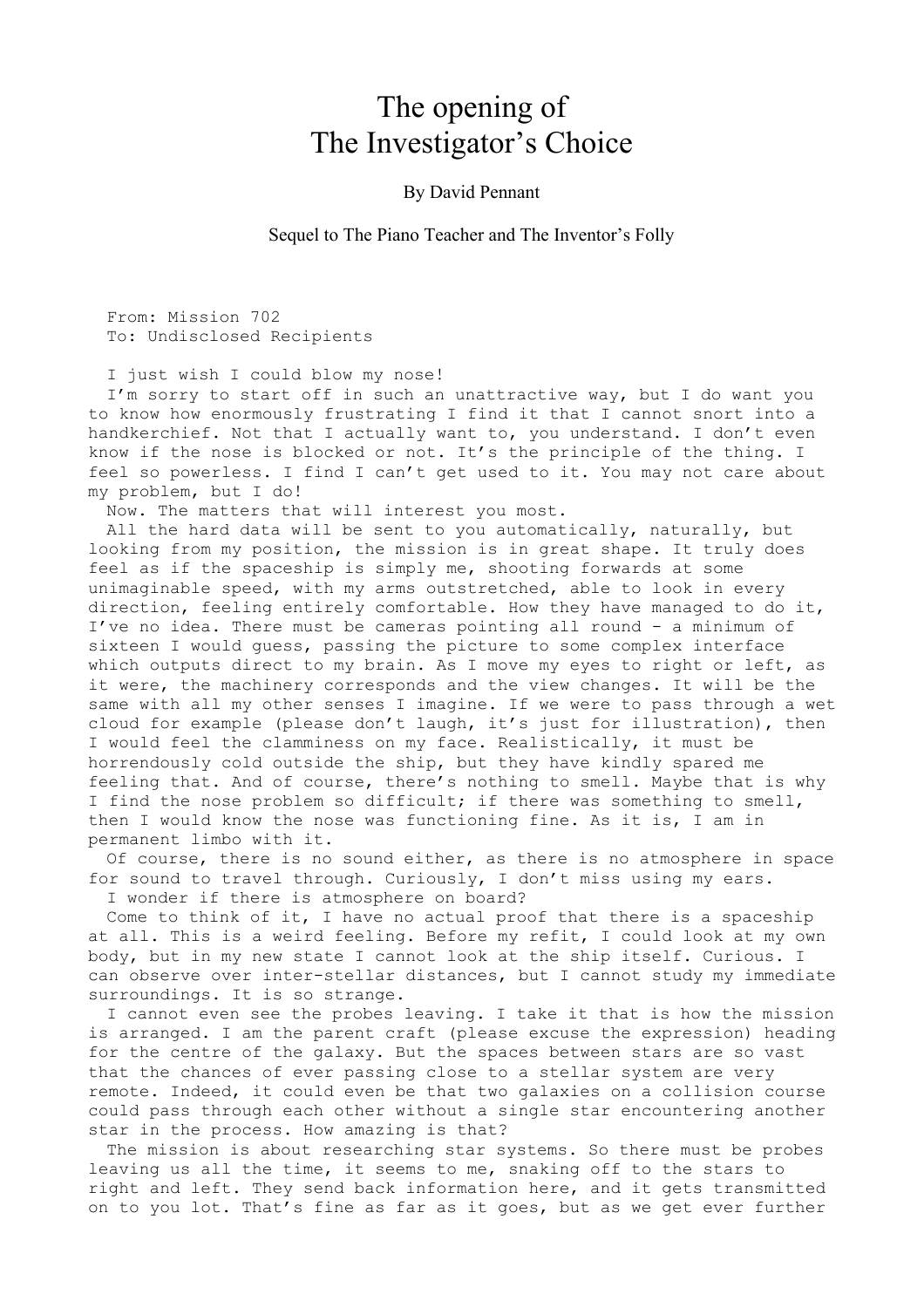away, it takes longer and longer for the information to reach you. So I become increasingly important as the years pass and decisions need to be made on the spot. At least, I think that's the explanation.

They do something clever with the time gaps. I like to think of the machines here as having a human side to them, which is why I refer to them as 'they'. The length of time for information to come back from a neighbouring star will be years rather than months, because of the huge distances. Then you have to allow time for the probe get there in the first place of course, which could be several years, even decades. So it would be no good hanging about waiting for the data to start coming. There is nothing instant about galaxy exploration. Why, there are a hundred thousand million stars to study!

But here's the clever bit. I find now I can bob from star to star in my mind. I feel I am there, present, you understand. I'm not watching it all on a screen. It is me, inspecting the planets, studying the moons, swooping round the suns and so forth. The information must have been sent back by the probes, stored on board, and fed to me as I request it. At present there are just fourteen star systems that I can hop about to, but as the years pass, there will be hundreds more on tap.

When I have worked out why they decided to put me on the mission, I will let you know. At present, I still haven't got it. I feel rather mystified.

I'd better be upfront with you. I was found guilty of destroying the human heads in the laboratory (in the business quarter of Marxon, Targetto), all one hundred and forty of them, in the explosion. I assure you it's not true. I lost my own daughter in the process. Why would I want to destroy her?

Rather than serving an endless prison sentence on a minor moon, I requested coming on the mission in her place, even if it did mean a refit. To my surprise, they agreed. Not that they discussed it with me; I simply found myself here one day. It was quite a shock, I can tell you! All for now,

Chris

-oOo-

"Mum," Chloe shouted, bursting into the sitting room in her track suit, hockey stick in hand, "David's coming round later, but I might not be back in time, as it's the last match of the season. About half past six. See you."

"Play well." Araminta Winter waved happily at her eighteen year old daughter as she shot out of the door. She had really grown up the last year or two. No wonder the boys were interested. Shame David was so much older than her, though, but then he was very nice with it. Let her find her own way.

She returned to her fashion magazine. Mustn't let her twin daughters outstrip her.

 $-0$ Oo-

From: Mission 702 To: Undisclosed Recipients

One thing I can do for you is to give you an overview of the mission. The trouble with machines is that they pour out data at a fantastic rate, but with no sense of what is important. So let me summarise.

Briefly, planets come in all shapes and sizes. There is no standard. Human beings cope best with natural gravity as found on earth. Although they have found ways of tweaking the gravity on larger planets, it doesn't work very well (I'm being blunt here) so ideally earth-size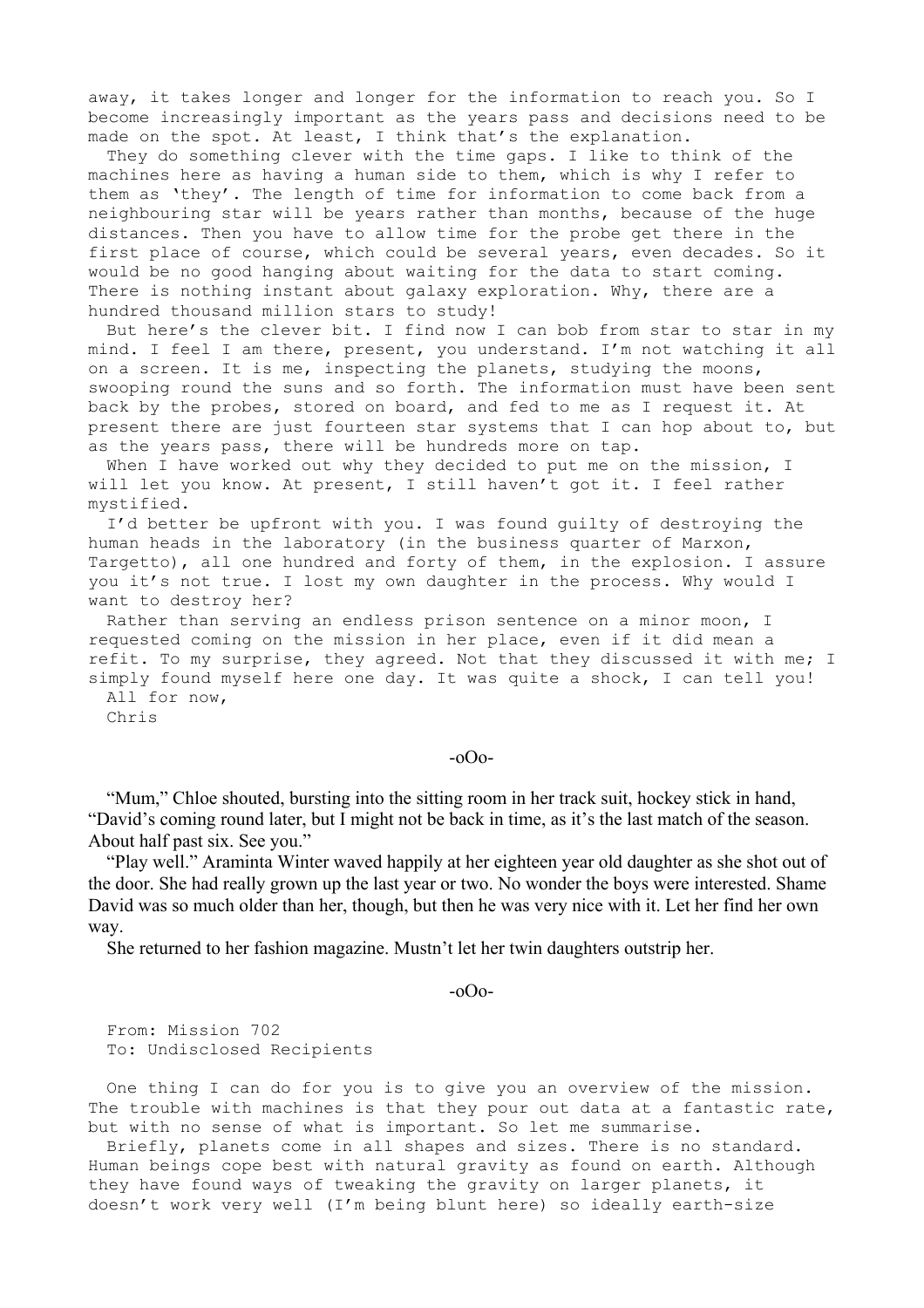planets or moons are what we are looking for. Another way of expressing this is that there needs to be enough gravity to hold on to the atmosphere, which would otherwise sweep off into space, but not too much gravity so as not to crush us.

Well, we have found four planets that fit that category so far. Pretty good for only fourteen star systems studied, you might think, and I would agree with you.

However, next comes temperature. Human beings are very fussy. Although temperatures in space range from thousands, even millions of degrees Centigrade down to absolute zero, which is -273 I think, we shudder if it goes below ten and complain if it rises above thirty-five. That's a pretty tight specification when you think about it. Same with plants and trees. They are even more particular. So distance of planet or moon from the parent body, amount of heat coming from the latter and so forth are all crucial.

Then the atmosphere needs to be equipped to filter out harmful radiation. Plenty of Oxygen for us to breathe. Enough Carbon Dioxide for the plants to breathe, but not too much. The whole thing's truly complex.

I have to confess, I don't expect we will ever find the perfect place. It's like house hunting. In the end, you find something that seems reasonable, and you learn to adapt.

Needless to say, only one of the four we have found is worth considering, and it will need a great deal of terraforming to get it into shape. I hope you guys back at home are working on that. I guess you must be. The secret is not to be in a hurry. We are talking thousands of years not hundreds in most cases.

It was truly remarkable to have found Targetto to be so suitable for our needs. Speeding up the rotation of the planet was brilliant, even if raising the sea level using chopped up asteroids is going to take an age. Not that it will affect me much. This is certainly a one way trip. Chris

## -oOo-

The doorbell rang at ten to six. Araminta answered it, as there was nobody else at home, apart from her husband Bruce of course.

It was David.

"You're early. She won't be back for forty minutes."

"Not to worry." David had already breezed in. He was still wearing his suit from work; something high-powered to do with finance. "I'm happy to wait, if you don't mind."

"Not at all." It would be a pleasure. David was good company, with his winning smile and funny stories. Small wonder Chloe found him attractive. "I just need to look in on Bruce."

David settled himself on the sofa, and picked up the magazine Araminta had been looking at earlier while she made her way upstairs. She tiptoed into the bedroom. Bruce was fast asleep. She looked at him sadly. It was so tragic! To begin with, his spells of good health following his accident had lasted for months, sometimes even a whole year. However, as time passed, they were growing shorter, and the troughs between were becoming deeper and longer. He seemed to need so much sleep; the medics could not understand it. All pretence of his going back to piano teaching one day had long since evaporated. Why, he hardly touched the instrument now. He was aware of his deterioration, and trying to play pieces that had once been a doddle was now a great effort. He could do without the unpleasant reminder.

Araminta's rage and bitterness had come to a head one evening some four years earlier. Thankfully, there was no lasting damage done to people or property but it had been a close thing. She then accepted her mother's advice to go for counselling and therapy, and after twelve agonising